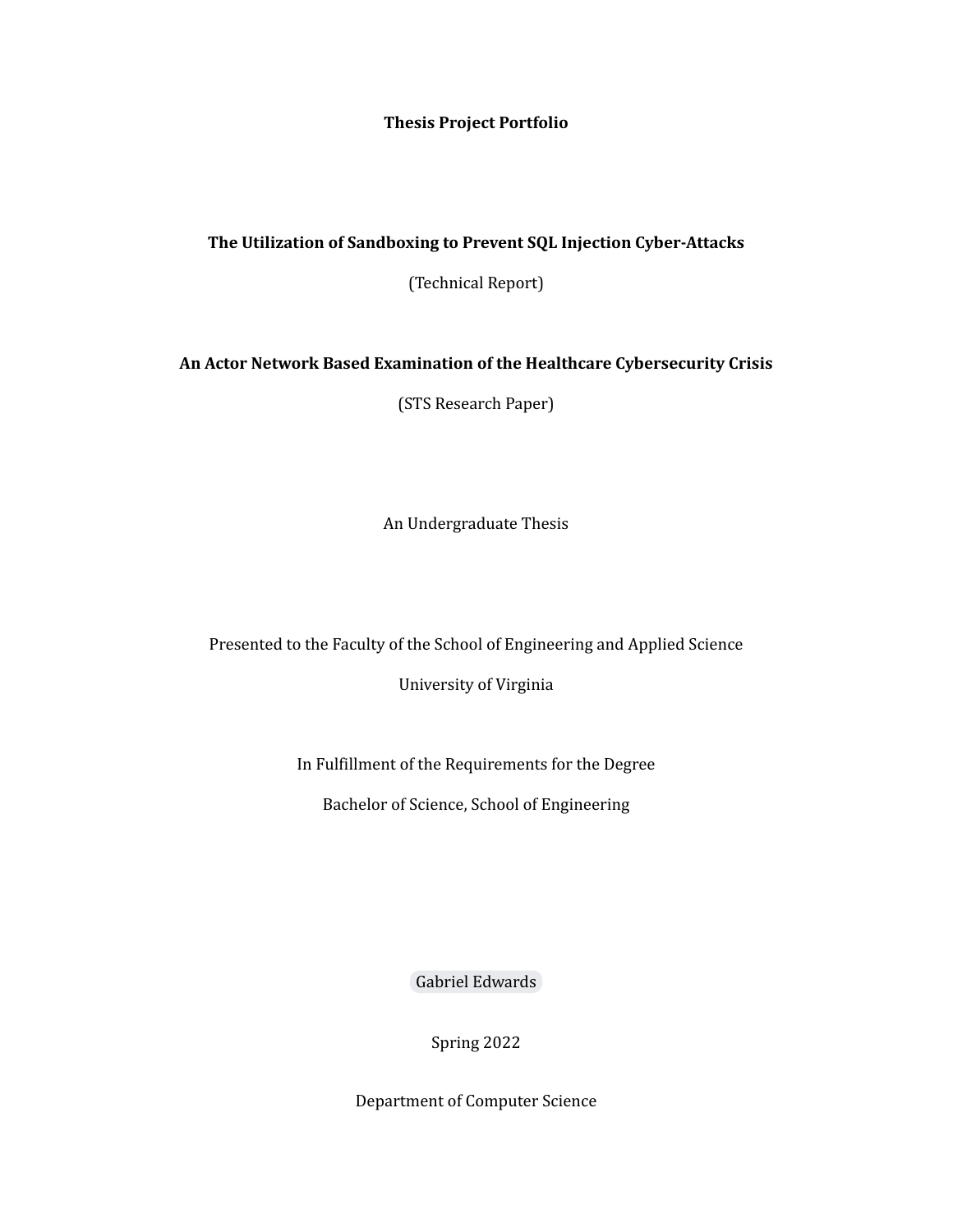## **Table of Contents**

Sociotechnical Thesis

The Utilization of Sandboxing to Prevent SQL Injection Cyber-Attacks

An Actor Network Based Examination of the Healthcare Cybersecurity Crisis

Prospectus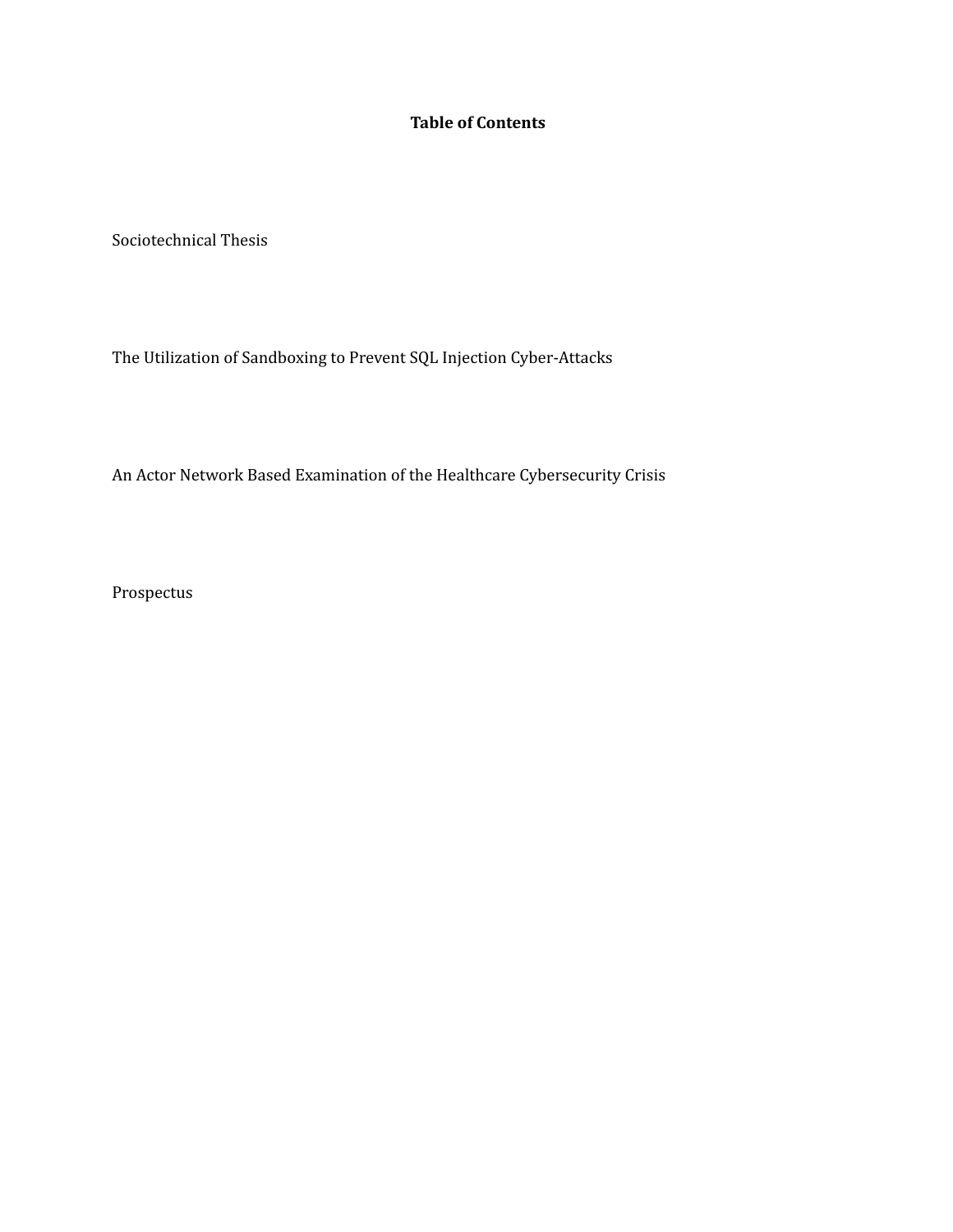## **Sociotechnical Synthesis**

Cybersecurity is a wildly complex issue that has evolved to become one of the most important of the 21st century. As computers and Internet of Things (IoT) devices have become more and more ubiquitous since the 1990's, cyber-attacks and information breaches have grown exponentially in both prevalence and severity. This is especially true for businesses and organizations, as many have adopted sprawling computer networks to manage mountains of data, creating lucrative targets for cyber-criminals. Between the ever growing diversity of attack methods, sophistication of attacks, and surface area for attacks, security officials at these organizations are increasingly unable to protect users' data. The following theses examine different means through which some organizations can bolster their cybersecurity and mitigate the risk of attack.

The technical thesis proposes a unique solution to one of the most common forms of cyber-attack, the SQL injection. It suggests applying the concept of sandboxing to detect SQL injection attacks. Specifically, the effect of a prospective SQL query is meant to be tested on a copy of a target database, which is then compared against the original to discover any malicious changes. In addition to proposing this idea, the thesis lays out an experiment with the goal of determining both the effectiveness and efficiency of this idea. The expected results of this testing point to a positive ability to detect injection attacks, but with potentially noticeable delays for the large data sets representative of real world databases.

The STS thesis examines one of the world's most currently vulnerable industries: healthcare. With thousands of facilities hacked and millions of patient records stolen globally each year, healthcare is facing a cyber-crisis that is seemingly unsolvable. The vast complexity of hospital data networks is widely cited as the primary reason for their vulnerability; as such, the Actor Network Theory is applied to untangle the web of humans and devices that make up these networks. ANT is